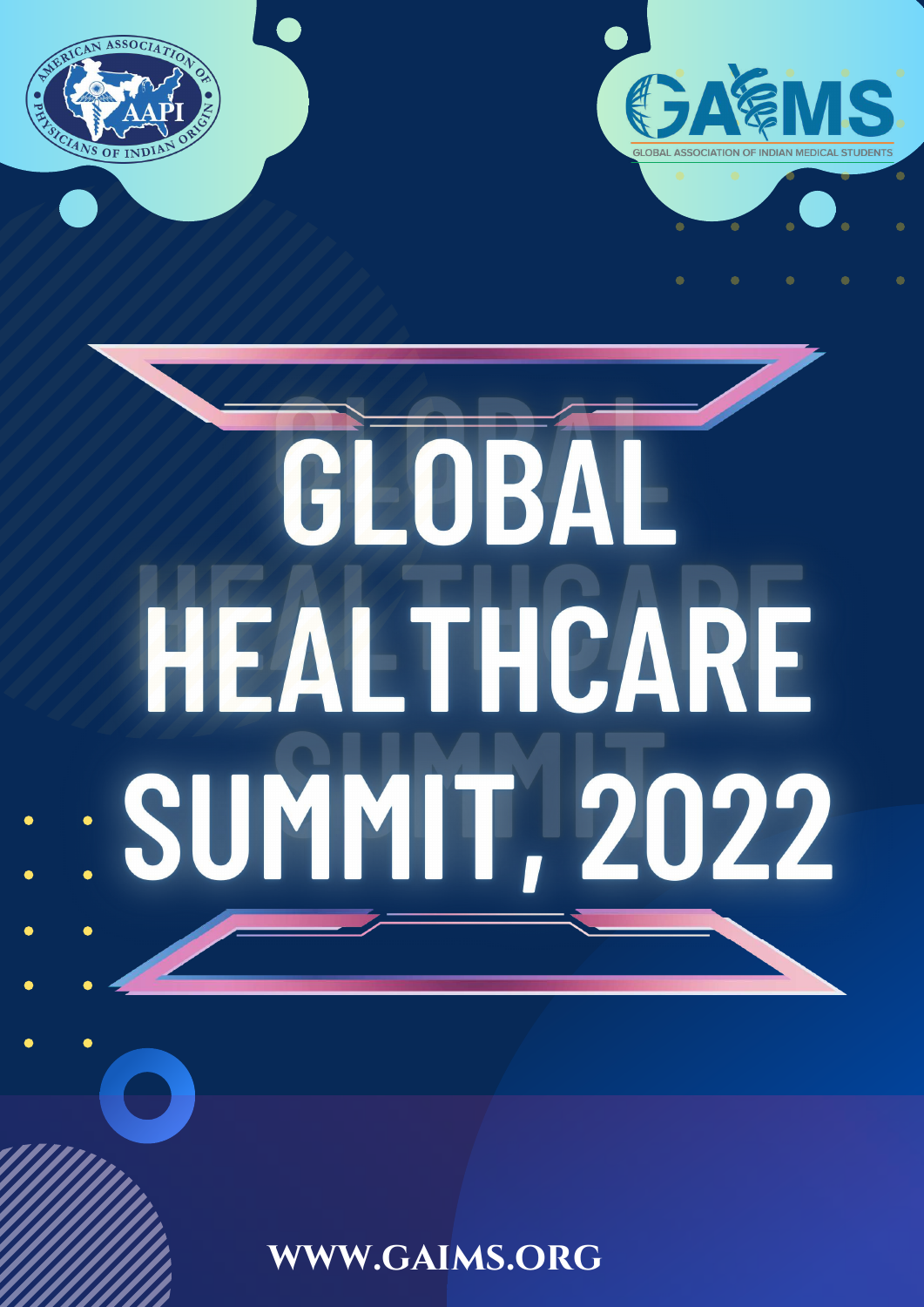### $\bullet$  $\bullet$

 $\bullet$ 

 $\bullet$ 

 $\bullet$ 

# **CALL OPEN FOR ABSTRACTS OF CASE REPORTS AND ORIGINAL RESEARCH**



- **We are including both Original Research Articles (Including Systematic Review and Meta-analysis) and Novel Case Reports**
- **Eligibility: Undergraduates , Postgraduates**
- **Abstracts will be screened and selected abstracts will be called for the offline presentation in GHS, Hyderabad on Jan 5-6 2022. (All expenses to be borne by the participants)**

**ALL ABSTRACTS PRESENTED IN THE GHS RESEARCH COMPETITION WILL BE PUBLISHED GLOBAL JOURNAL OF MEDICAL STUDENTS (GJMS)** 

**[HTTPS://FORMS.GLE/GU9EIDGE9WKS1XXW6](https://forms.gle/GU9eidgE9wkS1XxW6) CASE REPORT** 

### **WE ARE PLEASED TO OPEN THE CALL FOR RESEARCH ABSTRACTS.**

**SUBMIT YOUR ABSTRACT USING THESE** LINKS:

**ORIGINAL RESEARCH** 

**[HTTPS://FORMS.GLE/JOOZXNFTTS9MSQNH7](https://forms.gle/JooZXnftTS9MsQnH7)**

**email: [ghsresearch2022@gmail.com](mailto:ghsresearch2022@gmail.com)**



**LAST DATE FOR SUBMISSION-11:59 PM, 10 DECEMBER 2021**

**PRIZE FIRST : 100000 RUPEES SECOND: 75000 RUPEES THIRD: 50000 RUPEES**

### **FOR QUERIES: - ABHINANDA -HTTPS://WA.ME/919674322084**



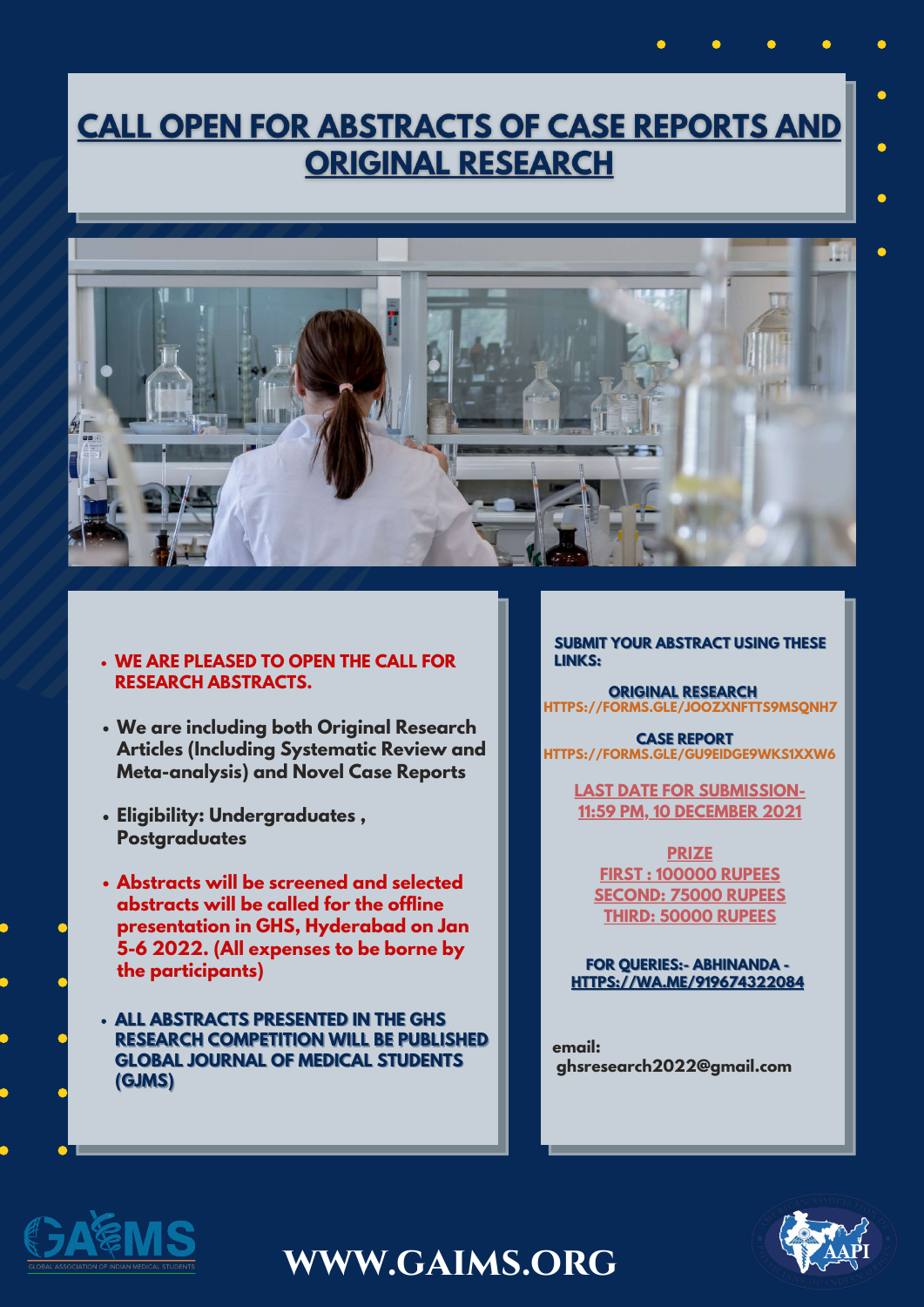# **FOR ABSTRACTS OF ORIGINAL RESEARCH**



WWW.GAIMS.ORG

## **• ABSTRACT SUBHEADINGS**

**SUBMIT YOUR ABSTRACT USING THESE LINK:** 

 $\bullet$ 

 $\bullet$ 

 $\bullet$ 

 $\bullet$ 

 $\bullet$ 

**ORIGINAL RESEARCH** 



- · INTRODUCTION
- **AIMS AND OBJECTIVE**
- · METHODOLOGY
- · RESULT(S)
- · CONCLUSION
- · KEYWORDS

### **LANGUAGE : ENGLISH WORD LIMIT: 350 -400**

HTTPS://FORMS.GLE/JOOZXNFTTS9 **MSQNH7** 

### **CASE REPORT**

HTTPS://FORMS.GLE/GU9EIDGE9WK S1XXW6

### **LAST DATE FOR SUBMISSION-**11:59 PM, 10 DECEMBER 2021

FOR QUERIES:- ABHINANDA -HTTPS://WA.ME/919674322084

email: ghsresearch2022@gmail.com